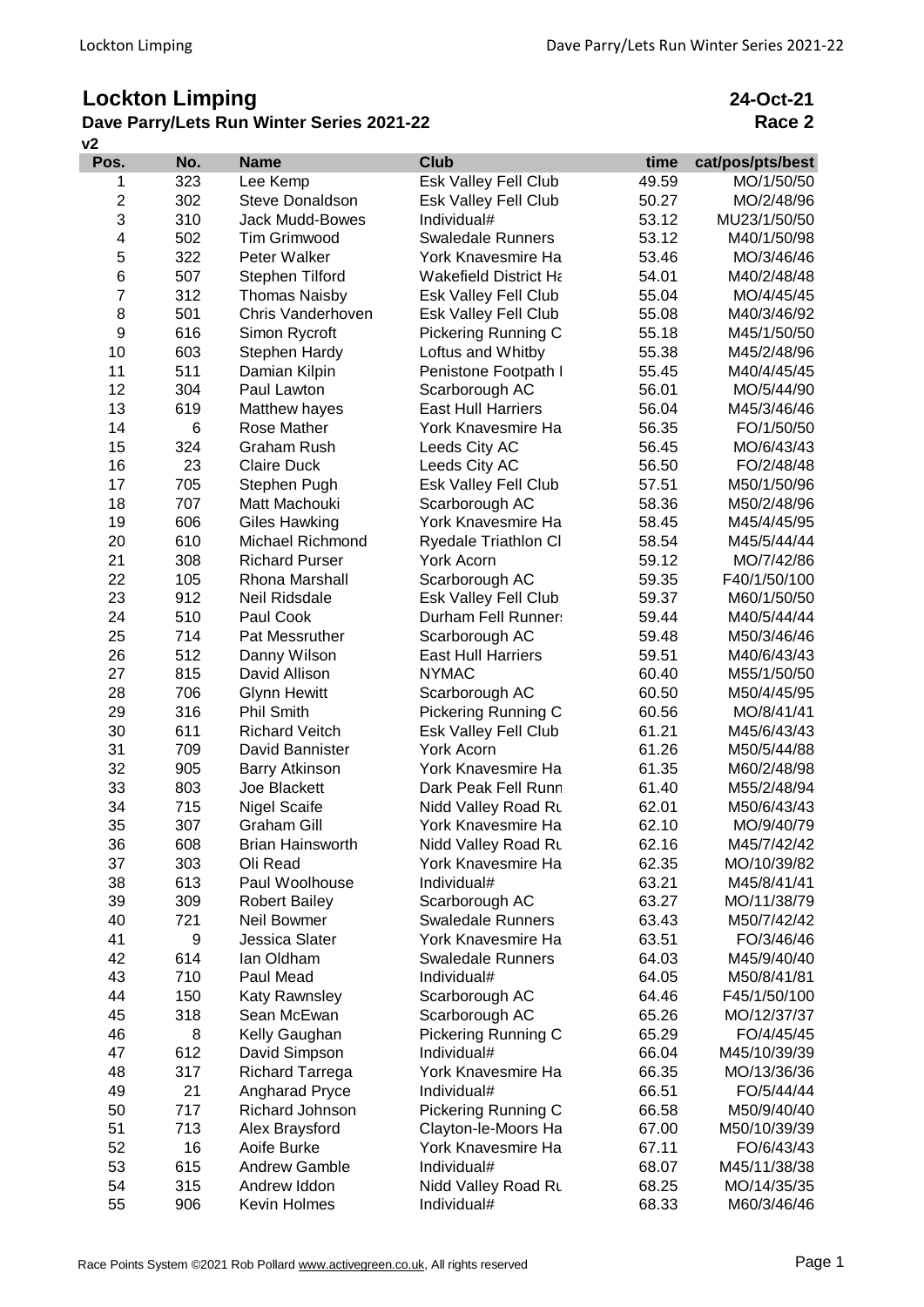| 56  | 910            | Mike Wilson                | Pickering Running C         | 68.37 | M60/4/45/45   |
|-----|----------------|----------------------------|-----------------------------|-------|---------------|
| 57  | 618            | <b>Phil Ventress</b>       | Nidd Valley Road Ru         | 68.42 | M45/12/37/37  |
| 58  | 275            | Janet Cordingley           | Individual#                 | 68.45 | F60/1/50/100  |
| 59  | 19             | Joanna Dagnan              | <b>Bridlington Road Rur</b> | 69.02 | FO/7/42/42    |
| 60  | 104            | Kim Cavill                 | Pickering Running C         | 69.05 | F40/2/48/94   |
| 61  | 716            | <b>Richard Clark</b>       | Esk Valley Fell Club        | 69.34 | M50/11/38/38  |
| 62  | 807            | Michael Keavney            | <b>Swaledale Runners</b>    | 70.12 | M55/3/46/90   |
| 63  | 620            | Stephen Paylor             | Individual#                 | 70.23 | M45/13/36/36  |
| 64  | 120            | Kim Spence                 | <b>Valley Striders</b>      | 70.45 | F40/3/46/46   |
| 65  | 109            | Rachael Harper             | Pickering Running C         | 70.56 | F40/4/45/45   |
| 66  | 121            | Sarah Walch                | Penistone Footpath I        | 70.57 | F40/5/44/44   |
| 67  | 504            | <b>Christopher Gregory</b> | York Knavesmire Ha          | 71.14 | M40/7/42/86   |
| 68  | 909            | Paul Smith                 |                             | 71.52 | M60/5/44/44   |
| 69  | 4              | Rebecca Barnett            | Pickering Running C         | 71.58 | FO/8/41/89    |
|     | 17             | <b>Clare Rowntree</b>      | Individual#                 | 72.17 |               |
| 70  |                |                            | York Knavesmire Ha          |       | FO/9/40/40    |
| 71  | 204            | Ros Blackmore              | <b>Swaledale Runners</b>    | 72.28 | F50/1/50/50   |
| 72  | 20             | Louise Stringer            | York Knavesmire Ha          | 72.50 | FO/10/39/39   |
| 73  | 277            | <b>Caroline Glover</b>     | <b>Wharfedale Harriers</b>  | 73.03 | F60/2/48/48   |
| 74  | 810            | Paul Feeley                | <b>Derwent Valley Trail</b> | 73.05 | M55/4/45/45   |
| 75  | 119            | Jo Armistead               | Esk Valley Fell Club        | 73.14 | F40/6/43/43   |
| 76  | 12             | <b>Catherine Barber</b>    | Nidd Valley Road Ru         | 73.48 | FO/11/38/38   |
| 77  | 115            | Emma Artley                | <b>Bridlington Road Rur</b> | 74.47 | F40/7/42/42   |
| 78  | $\overline{7}$ | <b>Kirsty Brown</b>        | Pickering Running C         | 74.48 | FO/12/37/37   |
| 79  | 812            | Ian Nicholls               | Individual#                 | 75.30 | M55/5/44/44   |
| 80  | 1              | Rebecca Dent               | Scarborough AC              | 75.44 | FU23/1/50/100 |
| 81  | 805            | David Field                | Scarborough AC              | 75.52 | M55/6/43/86   |
| 82  | 11             | Melanie Ellwood            | York Knavesmire Ha          | 76.14 | FO/13/36/36   |
| 83  | 975            | John Price                 | Individual#                 | 76.26 | M70/1/50/98   |
| 84  | 258            | Karen Mather               | <b>Alnwick Harriers</b>     | 76.45 | F55/1/50/50   |
| 85  | 719            | <b>Chris Bourne</b>        | Scarborough AC              | 77.00 | M50/12/37/37  |
| 86  | 321            | Sam Fugill                 | Nidd Valley Road Ru         | 77.18 | MO/15/34/34   |
| 87  | 202            | Debbie Rycroft             | <b>Pickering Running C</b>  | 77.31 | F50/2/48/48   |
| 88  | 106            | Lynn Humpleby              | Pickering Running C         | 77.54 | F40/8/41/86   |
| 89  | 902            | Mark Edwards               | <b>NYMAC</b>                | 77.57 | M60/6/43/89   |
| 90  | 152            | <b>Lorraine Hewitt</b>     | Scarborough AC              | 78.03 | F45/2/48/96   |
| 91  | 720            | Andrew Johnson             | Beverley Athletic Clu       | 78.05 | M50/13/36/36  |
| 92  | 114            | Caroline Graham            | <b>Swaledale Runners</b>    | 78.33 | F40/9/40/40   |
| 93  | 907            | <b>Tony Alcock</b>         | <b>East Hull Harriers</b>   | 79.10 | M60/7/42/42   |
| 94  | 816            | Phil Robinson              | Nidd Valley Road Ru         | 79.51 | M55/7/42/42   |
| 95  | 201            | <b>Bec Horner</b>          | GoodGym Race Tea            | 80.03 | F50/3/46/96   |
| 96  | 508            | Glynn Jennison             | <b>East Hull Harriers</b>   | 80.23 | M40/8/41/41   |
| 97  | 15             | Nicola Gover               | York Acorn                  | 80.51 | FO/14/35/35   |
| 98  | 718            | Stefan Durkin              | GoodGym Race Tea            | 81.08 | M50/14/35/35  |
| 99  | 257            | <b>Claire Stewart</b>      | <b>Swaledale Runners</b>    | 81.40 | F55/2/48/48   |
| 100 | 950            | <b>Graham Wilkinson</b>    | <b>East Hull Harriers</b>   | 81.48 | M65/1/50/100  |
|     | 977            | Dave Seaman                |                             | 82.22 |               |
| 101 |                | David Robinson             | Nidd Valley Road Ru         |       | M70/2/48/48   |
| 102 | 900            |                            | <b>NYMAC</b>                | 83.06 | M60/8/41/86   |
| 103 | 13             | Lucy Knight                | GoodGym Race Tea            | 83.11 | FO/15/34/34   |
| 104 | 154            | Emma David                 | Nidd Valley Road Ru         | 83.25 | F45/3/46/46   |
| 105 | 252            | Julie Clayton              | Scarborough AC              | 84.12 | F55/3/46/94   |
| 106 | 811            | Paul Haydon                | Fell Runners Associa        | 84.16 | M55/8/41/41   |
| 107 | 800            | David Anderson             | <b>East Hull Harriers</b>   | 84.52 | M55/9/40/79   |
| 108 | 113            | Lisa Baker                 | Scarborough AC              | 86.01 | F40/10/39/39  |
| 109 | 110            | <b>Rachel McCurrie</b>     | Individual#                 | 86.28 | F40/11/38/38  |
| 110 | 609            | Dave Grainger              | Individual#                 | 87.06 | M45/14/35/35  |
| 111 | 102            | Jenny Storrie              | <b>Pickering Running C</b>  | 88.15 | F40/12/37/81  |
| 112 | 151            | Nicky Mason                | Individual#                 | 88.18 | F45/4/45/91   |
| 113 | 112            | <b>Kate Towse</b>          | <b>Pickering Running C</b>  | 88.27 | F40/13/36/36  |
| 114 | 908            | Nigel Briggs               | <b>NYMAC</b>                | 89.12 | M60/9/40/40   |
| 115 | 990            | Michael Hetherton          | Pickering Running C         | 89.55 | M75/1/50/50   |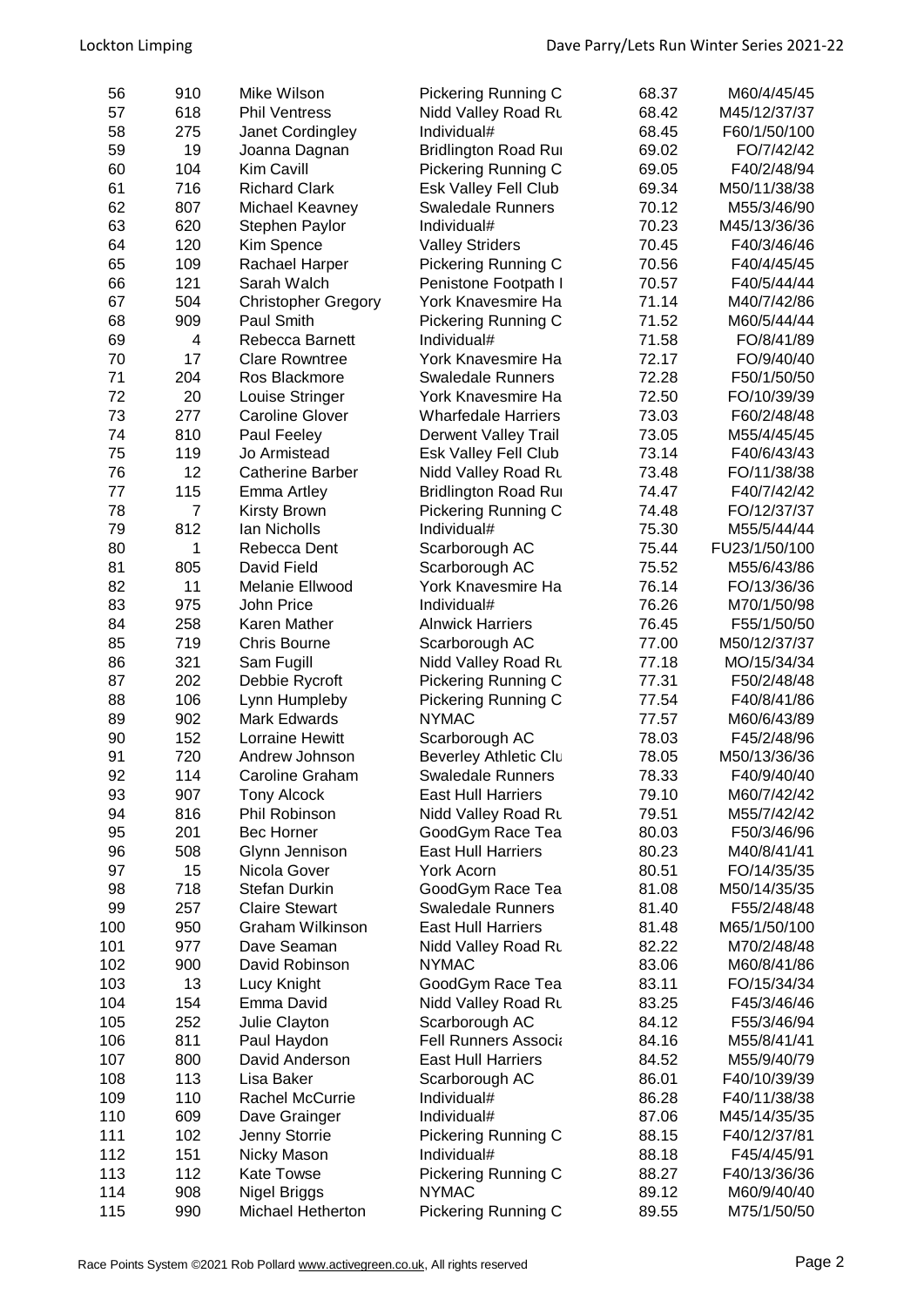| 116<br>117<br>118<br>119<br>120<br>121<br>122<br>123<br>124 | 153<br>904<br>817<br>279<br>814<br>320<br>14<br>255<br>617 |                | <b>Alison Hayes</b><br>lan Robinson<br><b>Marc Davies</b><br>Martha McBarron<br>Sid Bollands<br>Sam Dredge<br>Laura Bennett<br>Gail Barnard<br><b>Russ Kelly</b> | East Hull Harriers &<br>Esk Valley Fell Club<br><b>Thirsk and Sowerby</b><br><b>Swaledale Runners</b><br>Esk Valley Fell Club<br>York Acorn<br>York Acorn<br>Scarborough AC<br>Redcar Running Clul | 90.05<br>90.38<br>90.58<br>93.58<br>94.39<br>96.28<br>96.39<br>97.47<br>100.08 | F45/5/44/44<br>M60/10/39/83<br>M55/10/39/39<br>F60/3/46/46<br>M55/11/38/38<br>MO/16/33/33<br>FO/16/33/33<br>F55/4/45/45<br>M45/15/34/34 |
|-------------------------------------------------------------|------------------------------------------------------------|----------------|------------------------------------------------------------------------------------------------------------------------------------------------------------------|----------------------------------------------------------------------------------------------------------------------------------------------------------------------------------------------------|--------------------------------------------------------------------------------|-----------------------------------------------------------------------------------------------------------------------------------------|
| 125                                                         | 203                                                        |                | Gemma Hancock                                                                                                                                                    | Individual#                                                                                                                                                                                        | 100.37                                                                         | F50/4/45/45                                                                                                                             |
| 126                                                         | 254                                                        |                | Ronni Kirkham                                                                                                                                                    | Esk Valley Fell Club                                                                                                                                                                               | 100.51                                                                         | F55/5/44/44                                                                                                                             |
| 127                                                         | 101                                                        |                | Hiede Baker                                                                                                                                                      | <b>Bridlington Road Rur</b>                                                                                                                                                                        | 102.07                                                                         | F40/14/35/77                                                                                                                            |
| 128                                                         | 253                                                        |                | <b>Kay Stevens</b>                                                                                                                                               | Pickering Running C                                                                                                                                                                                | 106.43                                                                         | F55/6/43/43                                                                                                                             |
| 129                                                         | 256                                                        |                | <b>Sarah Chalmers</b>                                                                                                                                            | Nidd Valley Road Ru                                                                                                                                                                                | 108.46                                                                         | F55/7/42/42                                                                                                                             |
|                                                             | 314                                                        |                | Glynn Ellwood                                                                                                                                                    | York Knavesmire Ha                                                                                                                                                                                 | RET.                                                                           |                                                                                                                                         |
|                                                             | 601                                                        |                | lan McGrath                                                                                                                                                      | <b>Durham Fell Runners</b>                                                                                                                                                                         |                                                                                | DQ. Not carrying req. race kit                                                                                                          |
|                                                             | Teams:                                                     |                | Club                                                                                                                                                             | Points                                                                                                                                                                                             | Positions                                                                      | Team pts/total                                                                                                                          |
|                                                             | male:                                                      | 1              | <b>Esk Valley Fell Club 'A'</b>                                                                                                                                  | 18                                                                                                                                                                                                 | 1, 2, 7, 8                                                                     | 15/29                                                                                                                                   |
|                                                             |                                                            | $\overline{2}$ | Scarborough AC 'A'                                                                                                                                               | 75                                                                                                                                                                                                 | 12, 16, 22, 25                                                                 | 14/29                                                                                                                                   |
|                                                             |                                                            | 3              | York Knavesmire Harrier                                                                                                                                          | 83                                                                                                                                                                                                 | 5, 17, 29, 32                                                                  | 13/25                                                                                                                                   |
|                                                             |                                                            | 4              | Esk Valley Fell Club 'B'                                                                                                                                         | 112                                                                                                                                                                                                | 15,20,27,50                                                                    | 12/22                                                                                                                                   |
|                                                             |                                                            | 5              | <b>Pickering Running Club</b>                                                                                                                                    | 126                                                                                                                                                                                                | 9,26,43,48                                                                     | 11/11                                                                                                                                   |
|                                                             |                                                            | 6              | Swaledale Runners 'A'                                                                                                                                            | 130                                                                                                                                                                                                | 4,37,38,51                                                                     | 10/10                                                                                                                                   |
|                                                             |                                                            | 7              | Nidd Valley Road Runne                                                                                                                                           | 159                                                                                                                                                                                                | 31, 33, 46, 49                                                                 | 9/9                                                                                                                                     |
|                                                             |                                                            | 8              | East Hull Harriers 'A'                                                                                                                                           | 164                                                                                                                                                                                                | 13,23,63,65                                                                    | 8/8                                                                                                                                     |
|                                                             |                                                            | 9              | Scarborough AC 'B'                                                                                                                                               | 192                                                                                                                                                                                                | 36,40,57,59                                                                    | 7/7                                                                                                                                     |
|                                                             |                                                            | 10             | NYMAC 'A'                                                                                                                                                        | 227                                                                                                                                                                                                | 24,61,69,73                                                                    | 6/17                                                                                                                                    |
| female:                                                     |                                                            | 1              | York Knavesmire Harrier                                                                                                                                          | 13                                                                                                                                                                                                 | 1,4,8                                                                          | 15/15                                                                                                                                   |
|                                                             |                                                            | 2              | <b>Pickering Running Club</b>                                                                                                                                    | 30                                                                                                                                                                                                 | 6,11,13                                                                        | 14/28                                                                                                                                   |
|                                                             |                                                            | 3              | Scarborough AC 'A'                                                                                                                                               | 32                                                                                                                                                                                                 | 3,5,24                                                                         | 13/28                                                                                                                                   |
|                                                             |                                                            | 4              | York Knavesmire Harrier                                                                                                                                          | 59                                                                                                                                                                                                 | 16,18,25                                                                       | 12/12                                                                                                                                   |
|                                                             |                                                            | 5              | <b>Pickering Running Club</b>                                                                                                                                    | 78                                                                                                                                                                                                 | 23,27,28                                                                       | 11/11                                                                                                                                   |
|                                                             |                                                            | 6              | Swaledale Runners 'A'                                                                                                                                            | 80                                                                                                                                                                                                 | 17,30,33                                                                       | 10/10                                                                                                                                   |
|                                                             |                                                            | 7              | <b>Bridlington Road Runnel</b>                                                                                                                                   | 80                                                                                                                                                                                                 | 10,22,48                                                                       | 9/9                                                                                                                                     |
|                                                             |                                                            | 8              | Scarborough AC 'B'                                                                                                                                               | 102                                                                                                                                                                                                | 29,36,37                                                                       | 8/21                                                                                                                                    |
|                                                             |                                                            | 9              | Nidd Valley Road Runne                                                                                                                                           | 106                                                                                                                                                                                                | 21,35,50                                                                       | 7/7                                                                                                                                     |
|                                                             |                                                            | 10             | GoodGym Race Team '.                                                                                                                                             | 116                                                                                                                                                                                                | 31,34,(51)                                                                     | 6/6                                                                                                                                     |
|                                                             |                                                            | 11             | Esk Valley Fell Club 'A'                                                                                                                                         | 118                                                                                                                                                                                                | 20,47,(51)                                                                     | 5/5                                                                                                                                     |
|                                                             |                                                            | 12             | York Acorn 'A'                                                                                                                                                   | 127                                                                                                                                                                                                | 32,44,(51)                                                                     | 4/4                                                                                                                                     |
|                                                             |                                                            | 13             | <b>Pickering Running Club</b>                                                                                                                                    | 129                                                                                                                                                                                                | 39,41,49                                                                       | 3/3                                                                                                                                     |

v2 Amendment 29 October 2021 - Competitor 601 disqualified